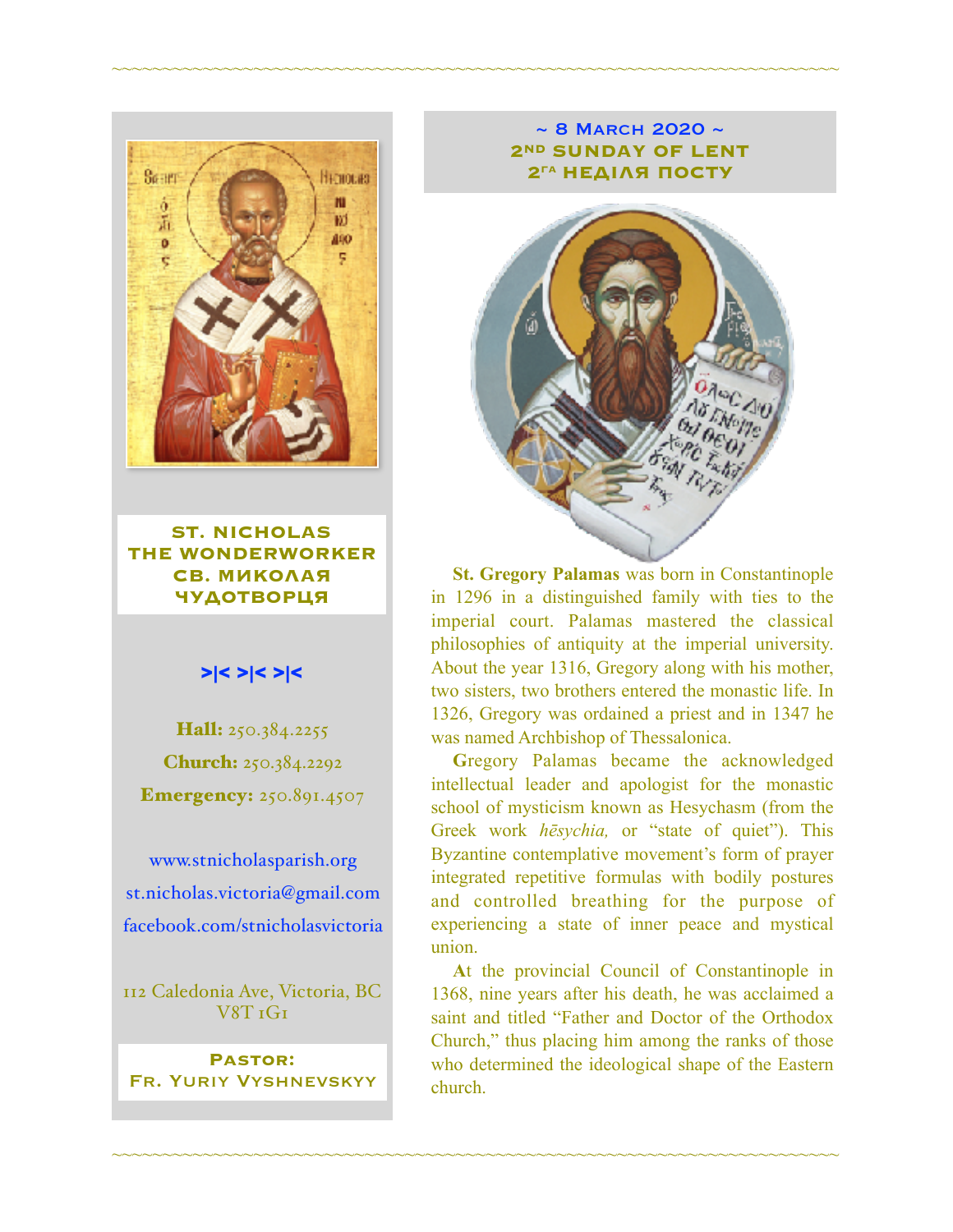| <b>SUNDAY HYMNS</b>                |                                                      |                      |  |  |  |
|------------------------------------|------------------------------------------------------|----------------------|--|--|--|
| <b>OPENING HYMN</b>                | With Joy We Keep the Holy Fast pg. 1008 (Anthology)  |                      |  |  |  |
| <b>COMMUNION HYMN</b>              | Страдальна Мати / The Mournful Mother. pg. 158-159   |                      |  |  |  |
| <b>CLOSING HYMN</b>                | With Joy We Keep the Holy Fast pg. 1008 (Anthology)  |                      |  |  |  |
| <b>SUNDAY &amp; DAILY SCHEDULE</b> |                                                      |                      |  |  |  |
| SUNDAY, Mar. 8                     | Liturgy - for the Parishioners of St Nicholas Parish | $10:00$ AM           |  |  |  |
| MONDAY, Mar. 9                     | <b>NO SERVICES</b>                                   |                      |  |  |  |
| TUESDAY, Mar. 10                   | <b>Third Hour</b>                                    | 9:00 AM              |  |  |  |
| WEDNESDAY, Mar. 11                 | Divine Liturgy of the Pre-Sanctified Gifts           | 9:00 AM              |  |  |  |
| THURSDAY, Mar. 12                  | Divine Liturgy followed by Sorokousty                | $9:00$ AM            |  |  |  |
| FRIDAY, Mar. 13                    | Divine Liturgy of the Pre-Sanctified Gifts           | 9:00 AM              |  |  |  |
| SATURDAY, Mar. 14                  | <b>NO SERVICES</b>                                   |                      |  |  |  |
| SUNDAY, Mar. 15                    | Liturgy - for the Parishioners of St Nicholas Parish | 10:00 AM             |  |  |  |
|                                    | $\mathbf{M} \cap \mathbf{M}$                         | $\sim$ $\sim$ $\sim$ |  |  |  |

~~~~~~~~~~~~~~~~~~~~~~~~~~~~~~~~~~~~~~~~~~~~~~~~~~~~~~~~~~~~~~~~~~~~~~~~

*NOTE: to request a Liturgy for a special intention, please see Fr. Yuriy to arrange for it!*

| <b>SUNDAY EPISTLE READERS</b> |                 |                  |                       |  |  |
|-------------------------------|-----------------|------------------|-----------------------|--|--|
| <b>DATE</b>                   | <b>READING</b>  | <b>UKRAINIAN</b> | <b>ENGLISH</b>        |  |  |
| <b>SUNDAY, Mar. 8</b>         | Heb. $1:1-2:3$  | Motria Koropecky | Carol Chapman         |  |  |
| SUNDAY, Mar. 15               | Heb. $4:14-5:6$ | Yuliya Pelekhata | <b>Caroline Smudy</b> |  |  |
| <b>SUNDAY, Mar. 22</b>        | Heb. 6:13-20    | Dmytro Maksymiv  | <b>James Bilach</b>   |  |  |
| SUNDAY, Mar. 29               | Heb. 9:11-14    | Kateryna Yaremyn | Darryl Huculak        |  |  |

*Thank you, Epistle readers, for your service in proclaiming God's Word!*

## PASTORAL MINISTRY & HOLY MYSTERIES

| given to the parish priest, and he should be contacted before any other arrangements are made |  |
|-----------------------------------------------------------------------------------------------|--|
|                                                                                               |  |
|                                                                                               |  |
|                                                                                               |  |
|                                                                                               |  |

*Eparchy of New Westminster~Bishop David Motiuk ~Apostolic Administrator~ [www.nweparchy.ca](http://www.nweparchy.ca)*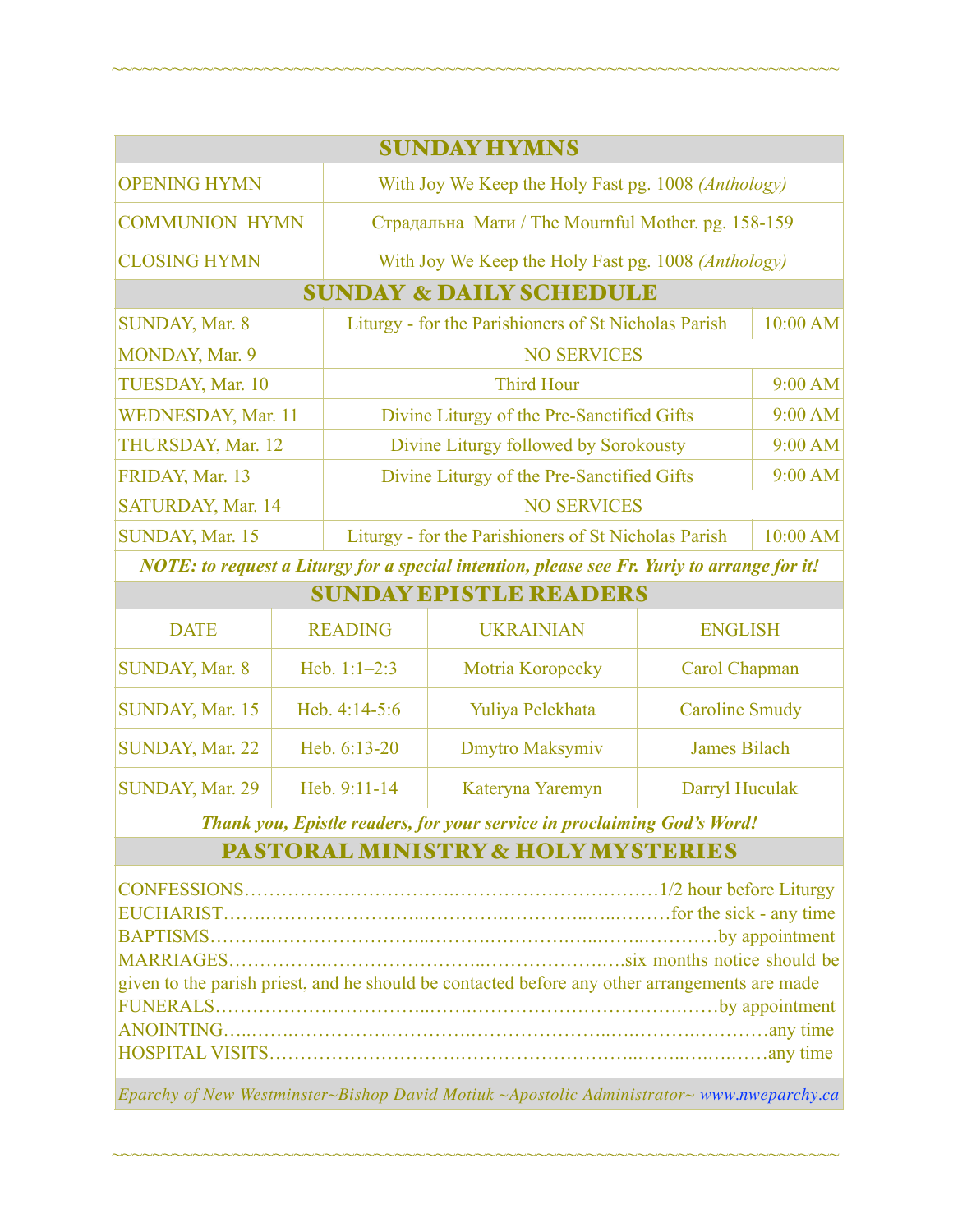## DIVINE LITURGY PROPERS

~~~~~~~~~~~~~~~~~~~~~~~~~~~~~~~~~~~~~~~~~~~~~~~~~~~~~~~~~~~~~~~~~~~~~~~~

### *The Divine Liturgy of our Father among the Saints Basil the Great An Anthology for Worship: Liturgy - pg. 270-318; propers - pg. 349, 622*

**Troparion, Tone 6:** Angelic powers were upon Your tomb\* and the guards became like dead men;\* Mary stood before Your tomb\* seeking Your most pure body.\* You captured Hades without being overcome by it.\* You met the Virgin and granted life.\* O Lord, risen from the dead,\* glory be to You!

**Glory: Now: Kontakion, Tone 4:** The time for action is now revealed;\* the Judge is at the door.\* Let us rise and keep the fast,\* offering tears of contrition with alms and crying aloud:\* our sins are more numerous than the sands of the sea,\* but forgive us, O Maker of all, that we may receive incorruptible crowns.

**Prokeimenon, Tone 5:** You, O Lord, will guard us<sup>\*</sup> and will keep us<sup>\*</sup> from this generation<sup>\*</sup> and forever. *Verse:* Save me, O Lord, for there is no longer left a just man.

**Epistle - Hebrews 1:10-2:3 - A Reading from the Letter of Saint Apostle Paul to Hebrews:** Brothers and sisters, 'In the beginning, Lord, you founded the earth, and the heavens are the work of your hands; they will perish, but you remain; they will all wear out like clothing; like a cloak you will roll them up, and like clothing they will be changed. But you are the same, and your years will never end.' But to which of the angels has he ever said, 'Sit at my right hand until I make your enemies a footstool for your feet'? Are not all angels spirits in the divine service, sent to serve for the sake of those who are to inherit salvation? Therefore we must pay greater attention to what we have heard, so that we do not drift away from it. For if the message declared through angels was valid, and every transgression or disobedience received a just penalty, how can we escape if we neglect so great a salvation? It was declared at first through the Lord, and it was attested to us by those who heard him.

**Alleluia, Tone 6:** *Verse:* He who lives in the aid of the Most High, shall dwell under the protection of the God of heaven. *Verse:* He says to the Lord: You are my protector and my refuge, my God, in Whom I hope.

**Gospel - Mark 2: 1-12 -** When Jesus returned to Capernaum after some days, it became known that he was at home. Many gathered together so that there was no longer room for them, not even around the door, and he preached the word to them. They came bringing to him a paralytic carried by four men. Unable to get near Jesus because of the crowd, they opened up the roof above him. After they had broken through, they let down the mat on which the paralytic was lying. When Jesus saw their faith, he said to the paralytic, "Child, your sins are forgiven." Now some of the scribes were sitting there asking themselves, "Why does this man speak that way? He is blaspheming. Who but God alone can forgive sins?" Jesus immediately knew in his mind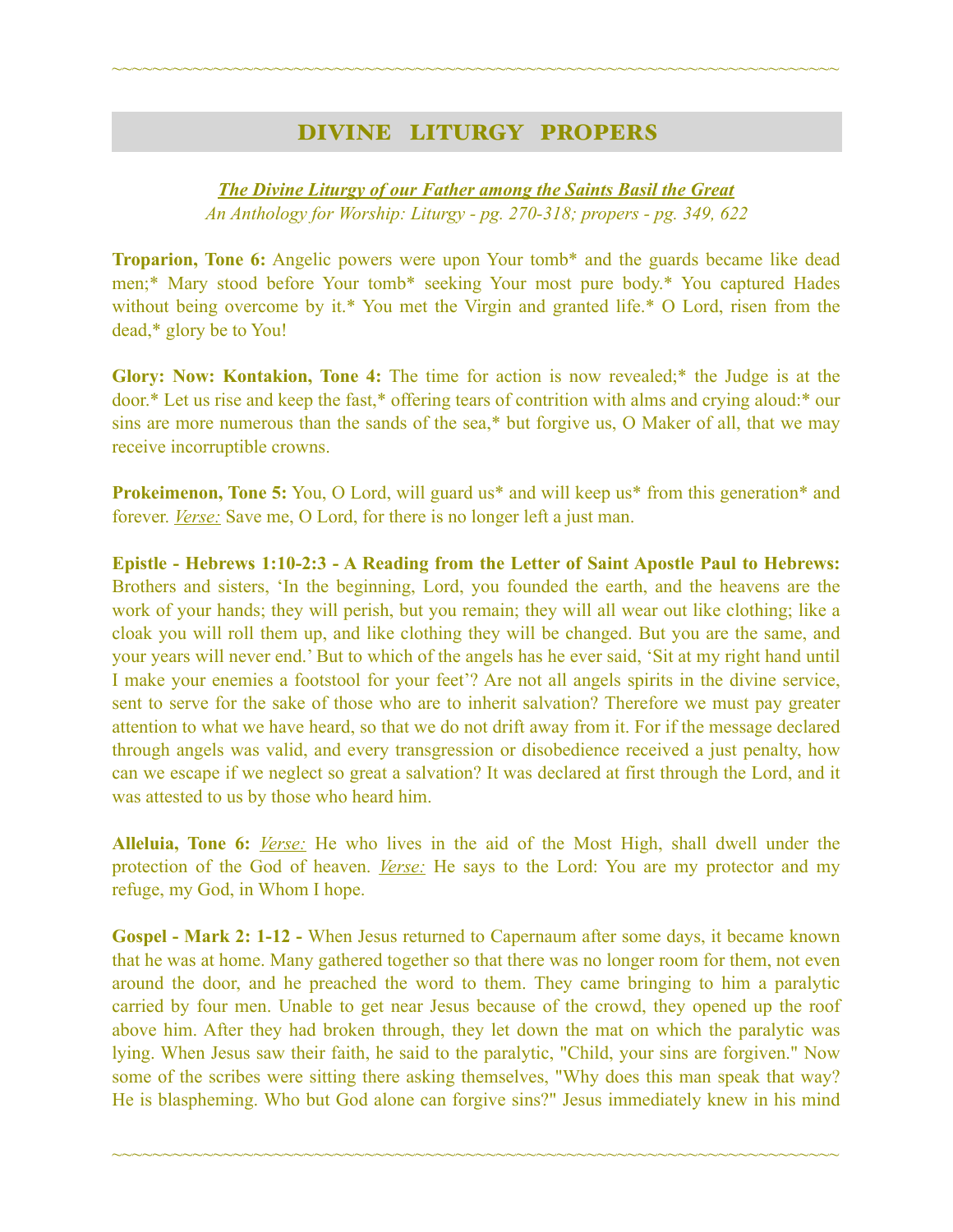what they were thinking to themselves, so he said, "Why are you thinking such things in your hearts? Which is easier, to say to the paralytic, 'Your sins are forgiven,' or to say, 'Rise, pick up your mat and walk'? But that you may know that the Son of Man has authority to forgive sins on earth" - he said to the paralytic, "I say to you, rise, pick up your mat, and go home." He rose, picked up his mat at once, and went away in the sight of everyone. They were all astounded and glorified God, saying, "We have never seen anything like this."

~~~~~~~~~~~~~~~~~~~~~~~~~~~~~~~~~~~~~~~~~~~~~~~~~~~~~~~~~~~~~~~~~~~~~~~~

*Instead of* **"It is truly..."** *we sing:* In you, O Full of Grace, all creation rejoices: the angelic ranks and all the human race. Sanctified temple and spiritual paradise, virgins' pride and boast, from whom God is made flesh and became a little Child; and He who is our God before all ages, He made your womb a throne, and He made it wider that all the heavens. In you, O Full of Grace, all creation rejoices. Glory be to you.

**Communion Hymn:** Praise the Lord from the heavens;\* praise Him in the highest.\* Alleluia, alleluia,\* alleluia.

**Prayer After Holy Communion:** Having been made worthy to partake in a mystical way of Your immaculate Body and precious Blood, O Christ our God, I acclaim and bless, worship and glorify You, and proclaim the greatness of Your saving acts, now and for ever and ever. Amen. *(more Prayers After Holy Communion on pg. 324-326 in the Anthology book).* 

#### **>|< >|< >|<**

**Тропар, глас 6:** Ангельські сили на гробі Твоїм\* і сторожі омертвіли;\* Марія ж стояла при гробі,\* шукаючи пречистого тіла Твого.\* Полонив Ти ад і, не переможений від нього,\* зустрів Ти Діву, даруючи життя.\* Воскреслий з мертвих, Господи, слава Тобі!

**Слава: І нині: Кондак, глас 4:** Нині час для діяння явився,\* при дверях суд,\* востаньмо, отже, постячися,\* принесім сльози благання з милостинями, взиваючи:\* Ми согрішили більше піску морського,\* але ослаби, Творче всіх, щоб ми прийняли нетлінні вінці.

**Прокімен, глас 5:** Ти, Господи, збережеш нас\* і захистиш нас від роду цього і повік. *Стих:* Спаси мене, Господи, бо не стало праведного.

**Апостол - Євреїв 1:10-2:3 - До Євреїв послання Святого Апостола Павла читання:** Браття і сестри, «Ти, Господи, напочатку заснував землю і небеса – діло рук твоїх. Вони загинуть, ти ж перебуваєш; усі, мов одежа, постаріються. Ти їх, неначе одежину, згорнеш і, немов одежа, вони зміняться. Ти ж – той самий, і літа твої не скінчаться.» До кого з ангелів він коли мовив: «Сідай праворуч мене, доки не покладу твоїх ворогів підніжком під твої ноги?» Хіба ж не всі вони служебні духи, що їх посилають до послуг тим, які мають успадкувати спасіння? Тому ми мусимо вважати дуже пильно на те, що почули, щоб, бува, нас не знесло з дороги. Бо коли слово, оголошене ангелами, було таке зобов'язуюче, що всякий його переступ і непослух приймав справедливу кару, то як утечемо ми, коли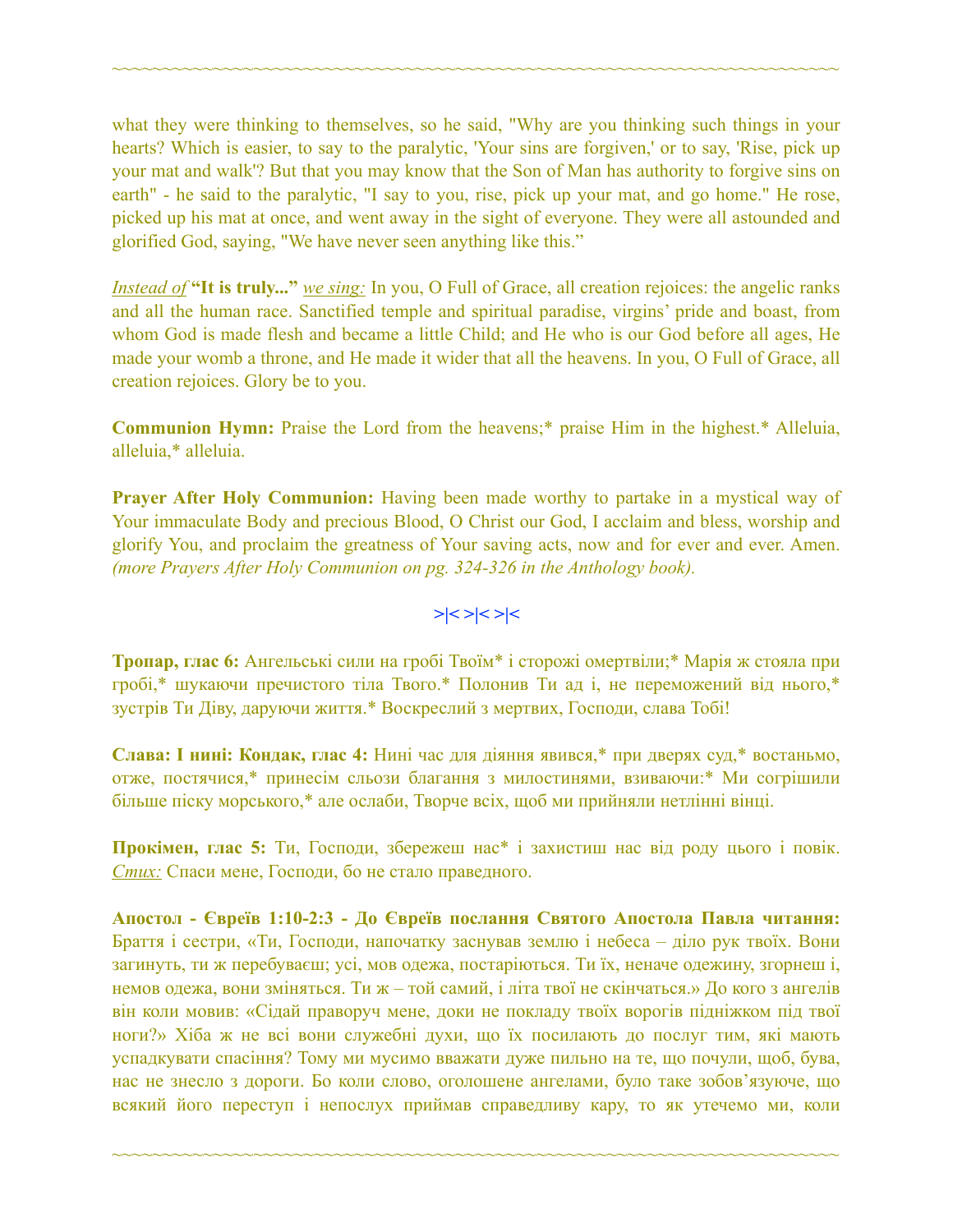занедбаємо таке велике спасіння? Воно, спочатку проповідане Господом, було підтверджене нам тими, що його чули.

~~~~~~~~~~~~~~~~~~~~~~~~~~~~~~~~~~~~~~~~~~~~~~~~~~~~~~~~~~~~~~~~~~~~~~~~

**Алилуя, глас 6:** *Стих:* Хто живе під охороною Всевишнього, під покровом Бога небесного оселиться. *Стих:* Скаже він Господеві: Ти заступник мій і пристановище моє, Бог мій, на котрого я надіюся.

**Євангеліє - Марко 2:1-12 -** Коли ж Він по кількох днях прийшов знов до Капернауму, то чутка пішла, що Він удома. І зібралось багато, аж вони не вміщалися навіть при дверях. А Він їм виголошував слово. І прийшли ось до Нього, несучи розслабленого, якого несли четверо. А що через народ до Нього наблизитися не могли, то стелю розкрили, де Він був, і пробравши, звісили ложе, що на ньому лежав розслаблений. А Ісус, віру їхню побачивши, каже розслабленому: Відпускаються, сину, гріхи тобі! Там же сиділи дехто з книжників, і в серцях своїх думали: Чого Він говорить отак? Зневажає Він Бога... Хто може прощати гріхи, окрім Бога Самого? І зараз Ісус відчув Духом Своїм, що вони так міркують собі, і сказав їм: Що таке ви в серцях своїх думаєте? Що легше: сказати розслабленому: Гріхи відпускаються тобі, чи сказати: Уставай, візьми ложе своє та й ходи? Але щоб ви знали, що Син Людський має владу прощати гріхи на землі, каже розслабленому: Тобі Я наказую: Уставай, візьми ложе своє, та й іди у свій дім! І той устав, і негайно взяв ложе, і вийшов перед усіма, так що всі дивувались і славили Бога, й казали: Ніколи такого не бачили ми!

*Замість* **"Достойно..."** *співаємо:* Тобою радується, Благодатная, всяка твар, ангельський собор і чоловічеський рід, освященний храме і раю словесний, дівственна похвало, що із неї Бог воплотився і младенцем став – перед віками сущий Бог наш. Лоно бо твоє престолом сотворив і утробу твою просторішою небес учинив. Тобою радується, Благодатная, всяка твар, слава тобі.

**Причасний:** Хваліте Господа з небес,\* хваліте Його на висотах. Алилуя, алилуя, алилуя!

**Молитва По Святім Причастю:** Таїнственно удостоївшись бути причасником Твого пречистого тіла і чесної крови, Христе Боже, оспівую і благословлю, поклоняюся, і славлю, і величаю спасіння Твої, Господи, нині і повсякчас, і на віки вічні. Амінь. *(більше Молитов По Святім Причастю на ст. 80-87 в маленькій книжечці "Божественна Літургія")*.

## ANNOUNCEMENTS

**HAPPY BIRTHDAY** to YAROSLAWA WOLOSHYN, ZOE MAGILLIVRAY and all those who celebrated their birthdays this past week. May the Lord Our God continue to bless you abundantly and the Holy Mother of God protects you at all times. Многая Літа!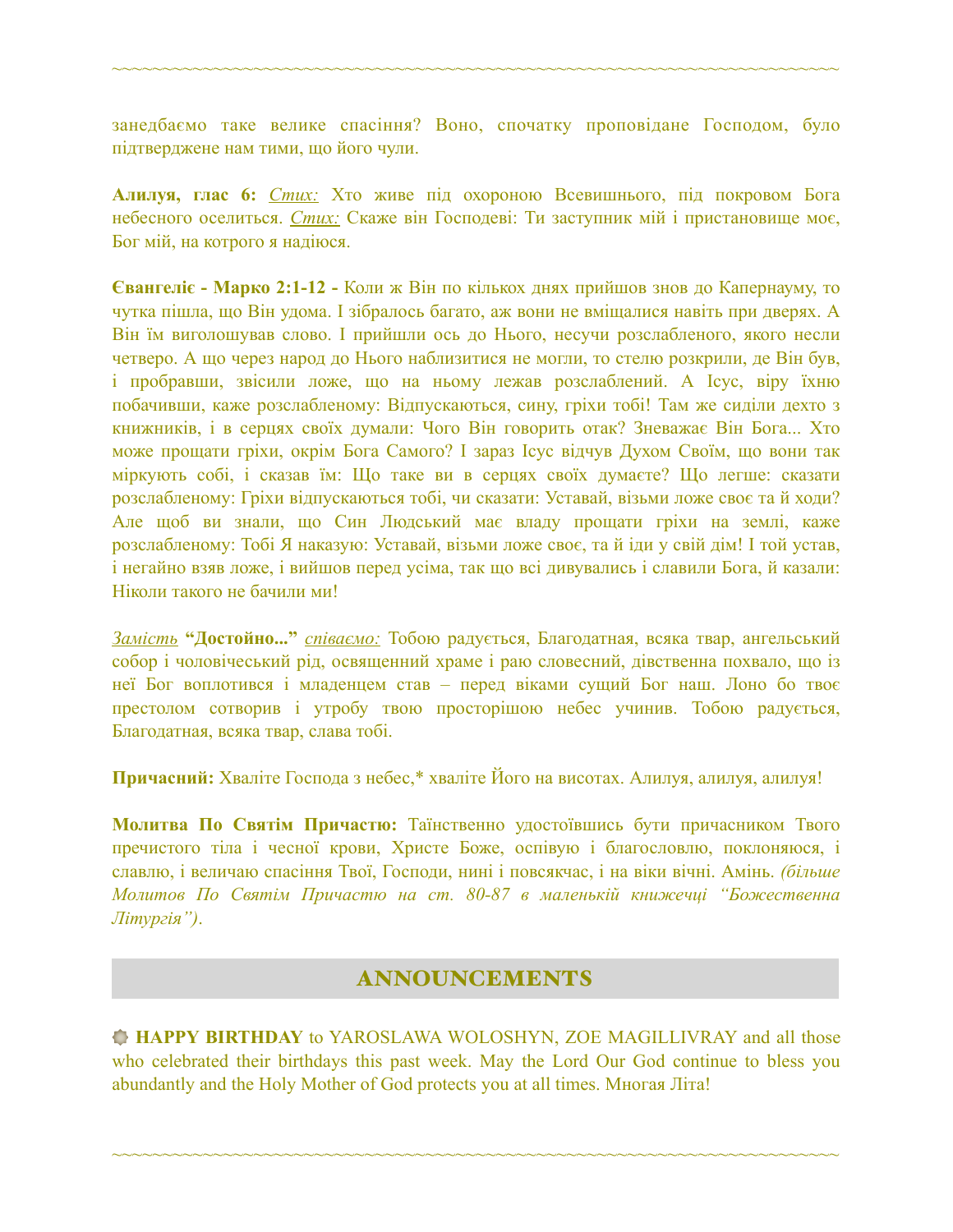**CONGRATULATIONS** to LORRAINE & ROBERT HERCHAK on their Wedding Anniversary. May you two continue be a blessing to God, to others, and to each other in your marriage together. Многая Літа!

~~~~~~~~~~~~~~~~~~~~~~~~~~~~~~~~~~~~~~~~~~~~~~~~~~~~~~~~~~~~~~~~~~~~~~~~

**UKRAINIAN SUPPER** on Friday, March 27 at the Ukrainian cultural Centre sponsored by St. Nicholas Ukrainian Catholic church. Supper is from 5-8 pm, public welcome. See below food prep. schedule.

**SOROKOUSTY:** Lenten Memorial Services for the deceased will be celebrated every Thursday of Lent at the 9:00 AM Divine Liturgy. The books for the deceased are available at the church entrance. Please remember to pray for the deceased members of your family & friends.

**PARISH LENTEN RETREAT WITH FR. JIM NAKONECHNY - March 21-22 -** join us for two days of spiritual renewal and prayer. **Sat, Mar. 21 -** 6:00PM - Fr. Jim will be hearing confessions; 6:30PM - Vespers; 7:00PM - retreat talk followed by a fellowship. **Sun, Mar. 22** - 10AM - Divine Liturgy (opportunity for confession). **Lenten Mission theme:** *Becoming a Healing Presence.* "The kingdom of heaven is like a treasure hidden in a field, which a man found and hid; and for joy over it he goes and sells all that he has and buys that field" (Matthew 13:44). Have you ever thought of your daily life as a treasure hunt? Have you ever wondered why everyone else seems to have all the good fortune or luck and it just never seems to come your way? It happens to all of us from time to time, but do not worry or despair, since I want to share a secret with you. **"Life is a treasure hunt."** Yes, really it is, but we have to be spiritually aware of the world around us and actively looking for the treasures that God places out for us on daily basis. I like to refer to these treasures as "*golden nuggets"* which God places for us to recognize Him through out the day. Just like the man in St. Matthew's gospel who found a treasure and was filled with joy, we too must actively look for treasures during the day and perceive them as gifts from God, lovingly given to us. Treasures come in all shapes and sizes, it may be a phone call from someone we were just thinking about, it may be some help that came just at the right time or maybe it was a clean bill of health, these are all "golden nuggets" treasures given to us from God. Your task for this week is to go on a personal treasure hunt...sounds like fun? Yes it is. Begin to look at your daily routine and look for the treasures that our loving Lord weaves into your day. Notice the little things and especially when they bring you joy and then smile knowing that God placed it there just for you. Take a few moments at the end of the day to reflect on those "golden nuggets" you found and thank God for them. When we are aware of God's grace and active participation in our lives we will begin to collect an abundance of spiritual treasures. Happy hunting!

**BISHOP KEN'S ENTHRONEMENT IN LONDON, APRIL 7:** [https://docs.google.com/](https://docs.google.com/forms/d/e/1FAIpQLScjH_aqjybB4tRx3EJngRtTvWDOtWrx770LBBjtvrs7ybnM8A/viewform?vc=0&c=0&w=1) [forms/d/e/1FAIpQLScjH\\_aqjybB4tRx3EJngRtTvWDOtWrx770LBBjtvrs7ybnM8A/viewform?](https://docs.google.com/forms/d/e/1FAIpQLScjH_aqjybB4tRx3EJngRtTvWDOtWrx770LBBjtvrs7ybnM8A/viewform?vc=0&c=0&w=1)  $vc=0$ & $c=0$ & $w=1$ 

 **CAMP ST. VOLODYMYR - Aug 16-23, Kelowna BC:** Start planning your summer holidays now! If you are between the ages of 7-15 this is a summer must do! Come join us to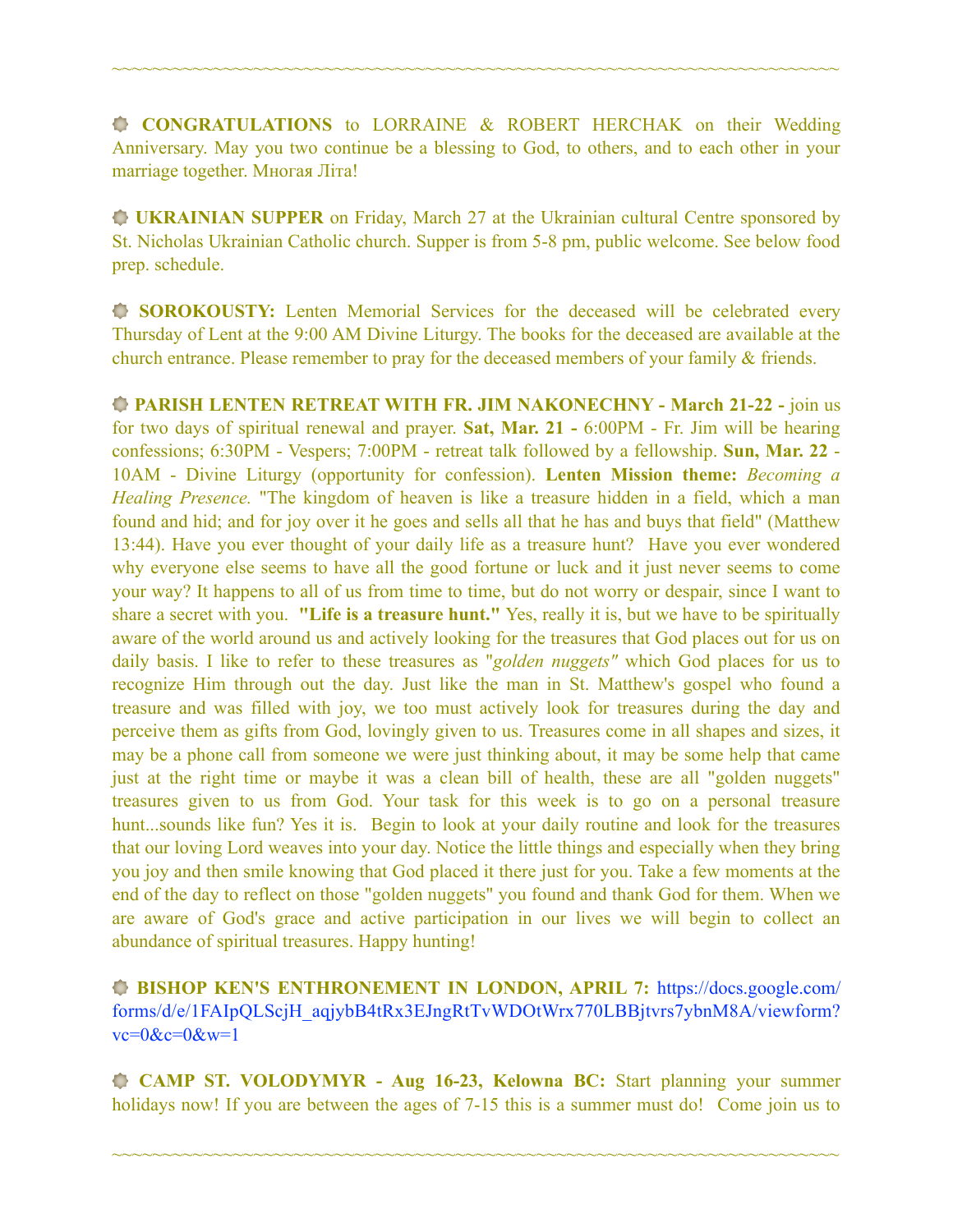celebrate our 37th year of camp for children in our Eparchy! Registration for campers and counsellors will begin in April. Bus transportation available from New Westminster. If you are interested in volunteering please let us know. For more information contact Jennifer Caldwell @ 604.220.0584 or [jennsawka@hotmail.com](mailto:jennsawka@hotmail.com)

~~~~~~~~~~~~~~~~~~~~~~~~~~~~~~~~~~~~~~~~~~~~~~~~~~~~~~~~~~~~~~~~~~~~~~~~

**PRAYER REQUEST:** Please keep in your prayers SYLVIA KELLY, CHARLOTTE KRAKOWSKI, RICHARD NEWBERRY and other members of our parish, our family and friends who are ailing, in hospitals, nursing homes and those who are not able to join actively in their community.

**ST. NICHOLAS BOOK STORE:** "Christ Our Pascha" Catechism of the Ukrainian Catholic Church/"Христос Наша Пасха" Катехизм Української Католицької Церкви - **\$25**; "Sing to Our God" hymn book - **\$15**; Молитовник "Прийдіте Поклонімся" - **\$10;** "The Rosary - The Prayer Rule of the Mother of God in the Ukrainian Catholic Church" - **\$10.** 



**THRIFTY'S PRE-PAID FOOD CARDS -** We all have to buy groceries. Why not have 6% of it returned back to the church at no extra charge! Cards are available in \$100, \$200, and \$500 denominations. Talk to Alec after today's liturgy to pre-order your cards. We need to sell A LOT of them! We encourage you to consider purchasing them for yourselves as gifts too.

**JOIN OUR CHOIR:** Do you enjoy singing? Please consider joining our St Nicholas Parish Choir and remember that we ALWAYS looking for new members! Contact Motria Koropecky for details at 250.658.3051.

**CATECHISM ANNOUNCEMENT:** "*And they were bringing to Him also the infants, in order that He may be touching them; but after the disciples saw it, they rebuked them. But Jesus called them to Himself and said, Let alone the little children to come to Me, and cease hindering them; for of such is the kingdom of God*." We are happy to welcome all children to our St. Nicholas The Wonderworker catechism program. Weekly classes are scheduled Sunday morning during Divine Liturgy. We want your children to learn more about their Catholic faith, sacred scripture, feast days, and religious practices and customs of the Ukrainian Catholic church. If you have any questions, please do not hesitate to contact Marian Chalifoux at 250.507.1005.

**BE A STEWARD:** Have you ever wondered what more can you do to help our parish? Here are some suggestions: **Steward** of property security; **Steward** of grounds cleaning; **Steward** of cleaning church; **Steward** of church linen; **Steward** of outreach; **Steward** of caring; **Steward** of prayer; **Steward** of service. Quite often, our homebound or senior members, once active in their younger years, want to find purpose in their senior years. It's not only about doing but about "BEING" present to others. Contact Fr. Yuriy **OR** Darlene DeMerchant for more information. You will be amazed how "BEING" can make a difference.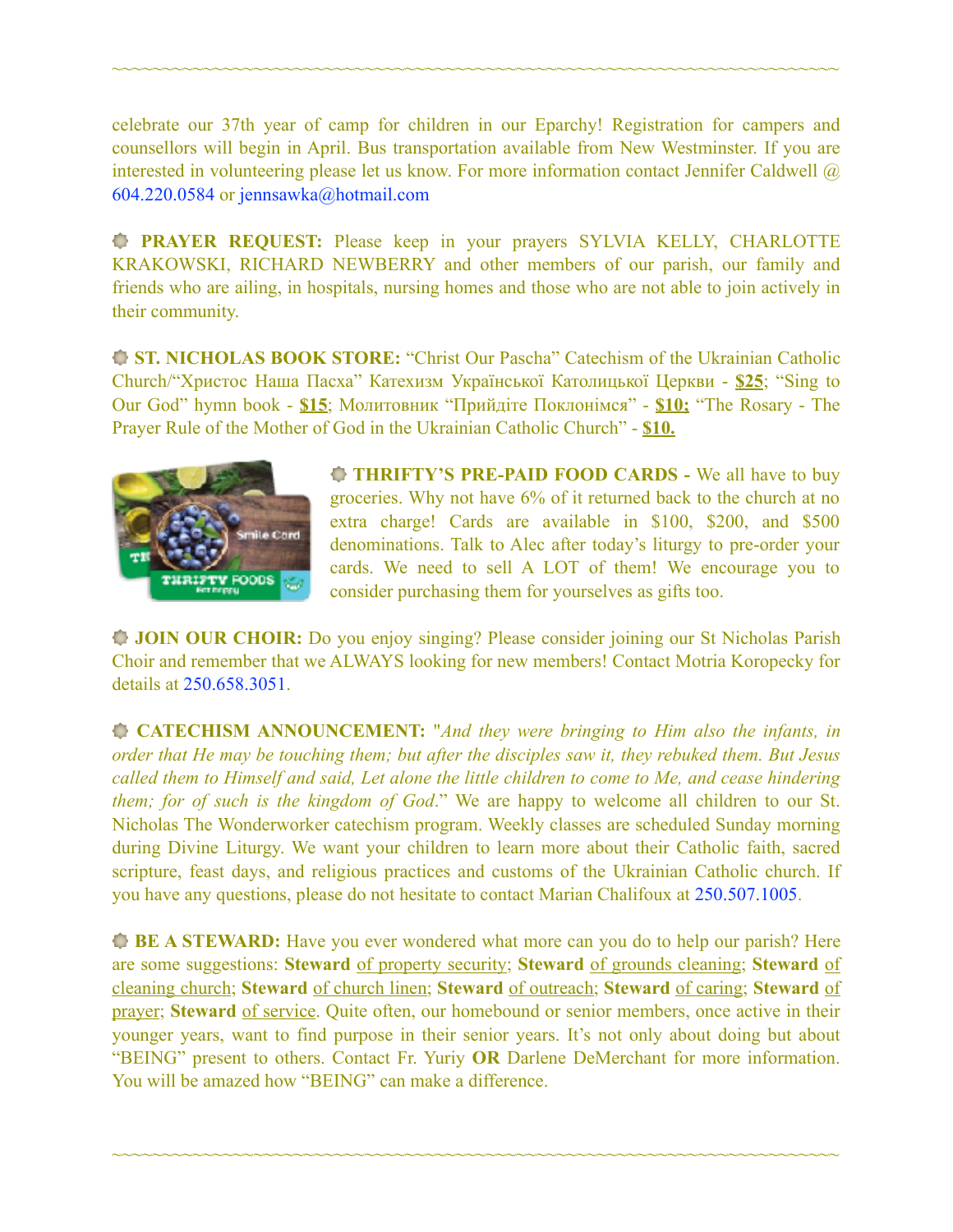**PARISH LIBRARY:** please visit our parish library and browse through the books on spirituality, church history, iconography, history of the Ukrainians in Canada, children's books and more… The library is located in the church vestibule. Please use a library book sign out form when borrowing a book.

~~~~~~~~~~~~~~~~~~~~~~~~~~~~~~~~~~~~~~~~~~~~~~~~~~~~~~~~~~~~~~~~~~~~~~~~

**SUNDAY COFFEE VOLUNTEERS** act as hosts and serve light refreshments following the Sunday morning Divine Liturgy, providing an opportunity for the faithful to socialize with friends and visitors following their shared worship experience. We thank all of our parishioners who kind volunteer to serve refreshments. Whether you are new to the Parish, or are a long-time members, please join us for coffee. Please speak with Robert if you would like to volunteer.

**WE SHARE THE AIR:** Please keep it healthy and fragrant free. Someone in this area is scent-sitive. The chemicals used in scented products can make some people sick, especially those with fragrance sensitivities, asthma, allergies and other respiratory ailments. PLEASE DO NOT \*wear perfume, cologne, lotion, aftershave and other fragrances; \*USE unscented personal care products. Be Sensitive to Others. Thank you for your understanding. *St. Nicholas parish.* 

**BEQUESTS & WILLS:** Leaving a bequeath is a process of giving a donation through your will. It is simply a distribution from your estate to a charitable organization through your last will and testament. It can be as small or as large a donation as you wish. It is important that you talk to your lawyer about the process. In your kindness please remember St Nicholas the Wonderworker Ukrainian Catholic Church in your bequeath and will. If anyone wishes to make such a bequeath in their will, the following clause may be included or added to a will: "I give, devise, and bequeath to **St Nicholas the Wonderworker Ukrainian Catholic Parish -** *1112 Caledonia Avenue, Victoria BC, V8T 1G1*, the sum of \$ \_\_\_\_\_ (or \_\_\_\_% of my estate), to be used for the benefit of the parish and it's pastoral activities."

**MARCH 1 DONATIONS** - Coffee: \$45.35; Vigil lights: \$10.60; Loose collection: \$35.00; Envelope collection: \$688.00; Pre-authorized donations Feb 24 to Mar 1: \$280.00 **TOTAL: \$1,058.95.** May God bless and reward you abundantly for your generosity!



**DONATE ONLINE** to St. Nicholas Parish at: [www.canadahelps.org/en/dn/45460](http://www.canadahelps.org/en/dn/45460)

## PRAYER OF SAINT EPHRAEM THE SYRIAN

**O** Lord, and Master of my life, keep from me the spirit of indifference and discouragement, lust of power, and idle chatter. / Господи і Владико життя мого! Духа лінивства, недбайливості, властолюб'я і пустомовства віджени від мене. *(Prostration)*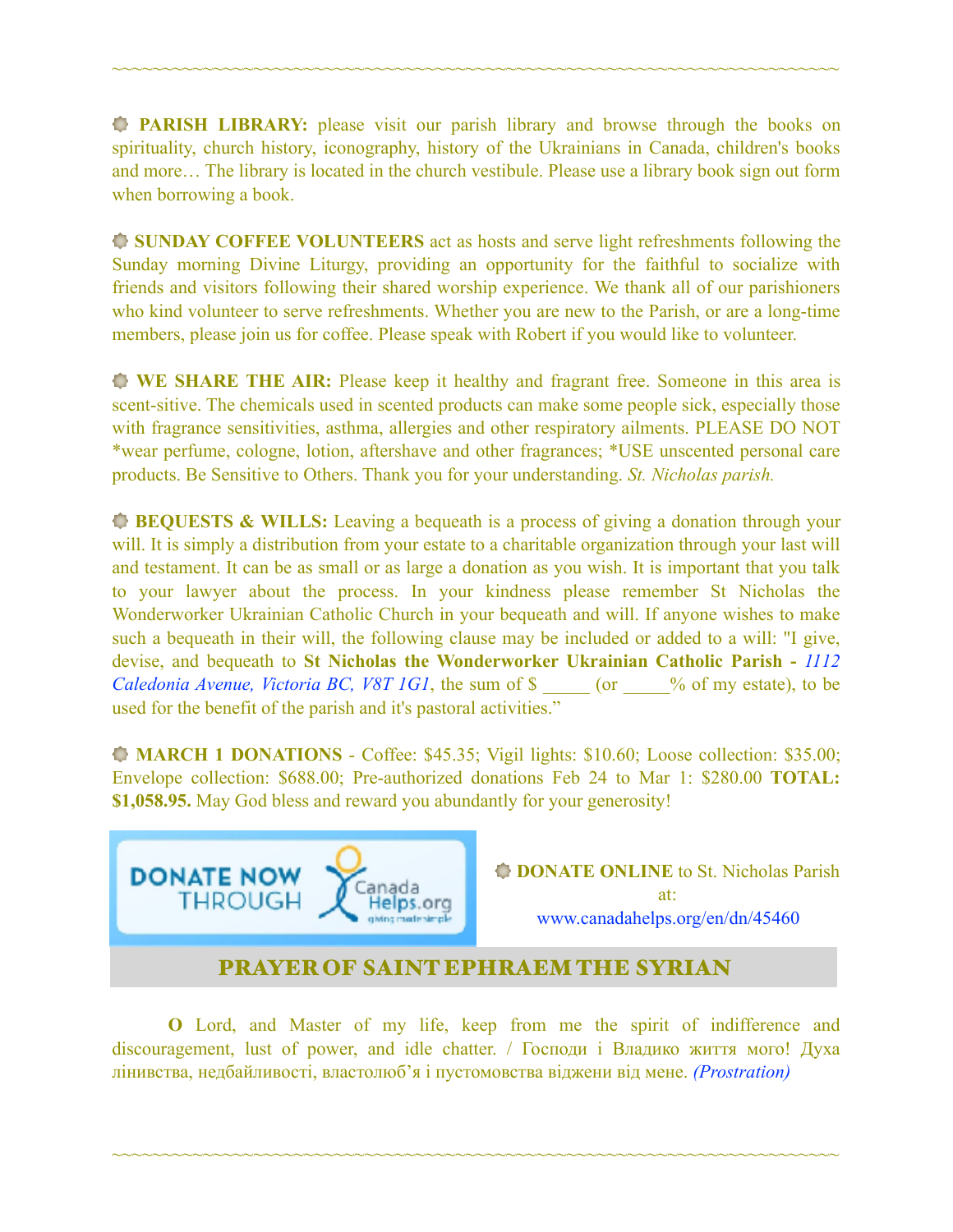

**I**nstead, grant to me, Your servant, the spirit of wholeness of being, humblemindedness, patience, and love. / Духа чистоти, покори, терпеливості й любові даруй мені, слузі твоєму. *(Prostration)* 

**O** Lord and King, grant me the grace to be aware of my sins and not to judge my brothers and sisters, for You are blessed, now and forever and ever. Amen. / Так, Господи, Царю! Дай мені бачити гріхи мої і не осуджувати брата мого, бо ти благословенний на віки вічні. Амінь. *(Prostration)* 

# $\sim$  UKRAINIAN DINNER at the Cultural Centre  $\sim$   $\frac{1}{5}$ PM - 8PM Friday, March 27

~~~~~~~~~~~~~~~~~~~~~~~~~~~~~~~~~~~~~~~~~~~~~~~~~~~~~~~~~~~~~~~~~~~~~~~~

| <b>DATE</b>         | TASK                                                                                                                                                                                                                                                | TIME              | <b>VOLUNTEERS</b>                                |  |
|---------------------|-----------------------------------------------------------------------------------------------------------------------------------------------------------------------------------------------------------------------------------------------------|-------------------|--------------------------------------------------|--|
| <b>Tue. Mar. 10</b> | Steam cabbage (at Ukr. centre)                                                                                                                                                                                                                      | $12$ noon - $3pm$ | Need 2 volunteers                                |  |
| <b>Thu. Mar. 12</b> | Rib/freeze cabbage leafs                                                                                                                                                                                                                            | $8:30 - 11:30$ am | Need 6-7 volunteers                              |  |
| <b>Wed. Mar. 25</b> | Prep. veggies for borscht; cook<br>rice                                                                                                                                                                                                             | $10am - 2pm$      | Need 4 volunteers                                |  |
| <b>Thu. Mar. 26</b> | Make cabbage rolls                                                                                                                                                                                                                                  | 9am - 12 noon     | <b>Need 10-12</b><br>volunteers; lunch<br>served |  |
|                     | Set up for dinner at Ukr.<br>Cultural centre                                                                                                                                                                                                        | $2pm - 4:30pm$    | Need 4 volunteers                                |  |
|                     | Ukrainian Dinner at the Ukr.<br><b>Cultural Centre</b>                                                                                                                                                                                              | 12 noon - 9:30 pm | <b>Need 25-30</b><br>volunteers;                 |  |
| <b>Fri. Mar. 27</b> | some working in shifts of 2-3 hours) beginning with setting up take out area,<br>prepping the condiments (coleslaw/sour cream), setting up dessert/coffee/tea<br>area, selling dinner tickets, serving food (kitchen and take out), bussing tables, |                   |                                                  |  |

~~~~~~~~~~~~~~~~~~~~~~~~~~~~~~~~~~~~~~~~~~~~~~~~~~~~~~~~~~~~~~~~~~~~~~~~

washing dishes, and final clean up.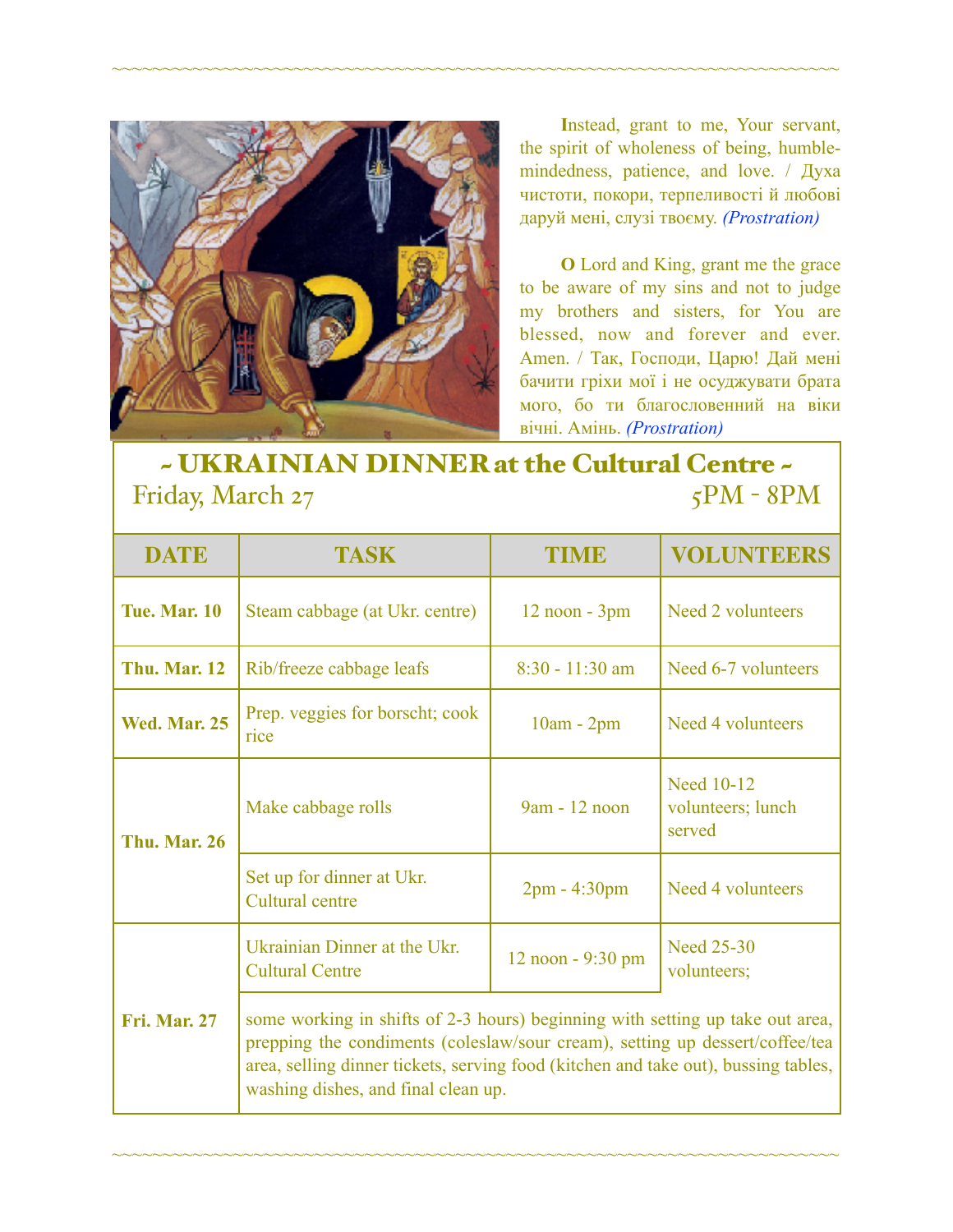## CARDINAL COLLINS BLASTS CANADIAN ASSISTED DYING LAWS

~~~~~~~~~~~~~~~~~~~~~~~~~~~~~~~~~~~~~~~~~~~~~~~~~~~~~~~~~~~~~~~~~~~~~~~~

Canada is embracing "death on demand" in its healthcare laws, according to Cardinal Thomas Collins. The Archbishop of Toronto issued a strong denunciation of the Medical Assistance in Dying (MAiD) laws in an op-ed published Monday, March 2.

 Cardinal Collins used the column in [The Star](https://www.thestar.com/opinion/contributors/2020/03/02/cardinal-collins-instead-of-developing-an-overall-culture-of-care-we-are-rushing-toward-death-on-demand.html) to denounce Bill C-7, which would remove safeguards and expand eligibility criteria for MAiD. The bill was introduced in Parliament last week and, if passed, will create advance directives to allow patients to authorize euthanasia in advance and permit those who do not have a terminal illness to receive a physician-administered death.

 "Pain medication and other resources and procedures can indeed be used effectively to medically assist people who are dying," said Collins. "But that is not what MAiD involves: it means giving a lethal injection to people who are not dying, so that they will die."

 "Under this legislation, any serious incurable illness, disease, or disability would render a person eligible for euthanasia," said the cardinal.

 In Canada, those who are approved for an assisted death do not have to self-administer the drugs. The vast majority of MAiD patients opt for the doctor to end their lives.

 Bill C-7 would also remove a 10-day waiting period between being approved for an assisted death and receiving the drugs for those who have a condition that would cause a "reasonably foreseeable" death.

 Collins pointed out that if this bill were to become law, there would be waiting periods in his home province of Ontario "for gym memberships and new condominium purchases," but not for assisted deaths.

 "This is a new chapter of death on demand," he said. "Canada has cast aside restrictions at a far quicker pace than any other jurisdiction in the world that has legalized euthanasia."

 When MAiD first became law in 2016, the Canadian government promised to do a "thorough" review prior to introducing new legislation. This did not happen, said Collins. Bill C-7 was introduced in response to a September 2019 Quebec Superior Court decision which found that the "reasonably foreseeable death" stipulation was a violation of human rights. The Canadian government said they did not wish to appeal that decision.

 Collins also decried the lack of widely-available palliative care services, and questioned why there was no "political will to push forward on palliative care for all Canadians." About a